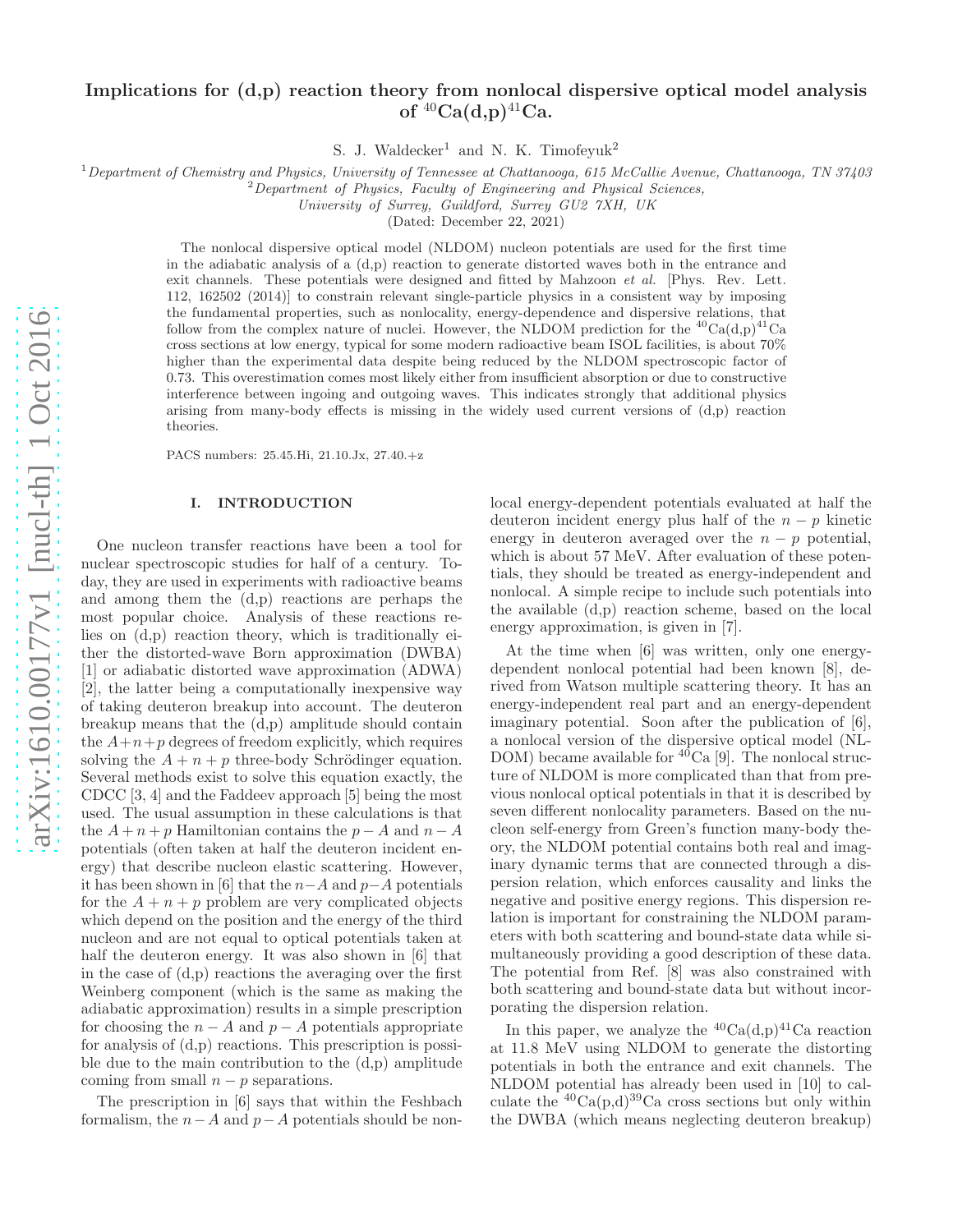and no comparison to the experimental data was made. Our choice of the reaction is due to the availability of the  $\rm p^{-40}Ca$  and  $\rm n^{-40}Ca$  optical potentials needed to construct the  $d^{-40}$ Ca potential. The choice of the deuteron energy is due to several radioactive beams facilities existing in the world that use this low-energy range. Also, it is this low-energy range where the dispersive relations cause the most prominent effects in the energy behavior of the optical potential. In addition, at these energies, spin-orbit effects and finite range effects can be neglected and the prescription from [6] should be valid.

In Sec. II, we review the NLDOM and show that, similar to the standard Perey-Buck case, a local-equivalent potential exists for NLDOM and a generalization of the Perey factor can be introduced. In a similar fashion, we show in Sec. III that the  $d^{-40}Ca$  distorting potential can be constructed by extending the local scheme proposed in [7] to the case with several nonlocality parameters. We summarize the adiabatic approximation in lowest order and introduce first order corrections. In Sec. IV we calculate the cross section of the  ${}^{40}Ca(d,p){}^{41}Ca$  reaction at 11.8 MeV and show that, using the prescription from [6], the NLDOM strongly overestimates the experimental data. In Sec. V, we discuss the implications for the  $(d,p)$ reaction theory following from our analysis.

### II. NONLOCAL DOM POTENTIAL AND NUCLEON SCATTERING

The NLDOM potential from Ref. [9] models the irreducible nucleon self-energy  $\Sigma(r, r'; E)$  with real and imaginary parts that are both explicitly nonlocal. The potential contains eight terms, which were constrained with both bound-state and scattering data associated with <sup>40</sup>Ca. It is written in the form

$$
\Sigma(\mathbf{r}, \mathbf{r}'; E) = U_{HF}^{vol1}(\tilde{r}) H(\mathbf{x}; \beta_{vol1}) \n+ U_{HF}^{vol2}(\tilde{r}) H(\mathbf{x}; \beta_{vol2}) \n+ U_{HF}^{ub}(\tilde{r}) H(\mathbf{x}; \beta_{wb}) \n+ U_{dy}^{sur+}(\tilde{r}; E) H(\mathbf{x}; \beta_{sur+}) \n+ U_{dy}^{sur-}(\tilde{r}; E) H(\mathbf{x}; \beta_{sur-}) \n+ U_{dy}^{vol+}(\tilde{r}; E) H(\mathbf{x}; \beta_{vol+}) \n+ U_{dy}^{vol-}(\tilde{r}; E) H(\mathbf{x}; \beta_{vol-}) \n+ U_{so}(r; E)
$$
\n(1)

where  $\tilde{r} = |\mathbf{r} + \mathbf{r}'|/2$  and  $\mathbf{x} = \mathbf{r}' - \mathbf{r}$ . Following Perey and Buck [13], the nonlocality function  $H$  is assumed to be of the form

$$
H(x; \beta) = \exp(-x^2/\beta^2) / (\pi^{3/2} \beta^3), \tag{2}
$$

where  $\beta$  is the nonlocality range.

In Eq. (1) the  $U_{HF}$  terms represent the static part of the self-energy and are purely real. For this reason, these terms are referred to as parts of the Hartree-Fock (HF) potential, but technically they do not form the true

TABLE I. NLDOM nonlocality parameters.

| Parameter       | Nonlocality (fm) |
|-----------------|------------------|
| $\beta_{vol_1}$ | 0.84             |
| $\beta_{vol_2}$ | 1.55             |
| $\beta_{wb}$    | 1.04             |
| $\beta_{sur+}$  | 0.94             |
| $\beta_{sur-}$  | 2.07             |
| $\beta_{vol+}$  | 0.64             |
| $\beta_{vol}$   | 0.81             |

HF potential, because in practice a subtracted dispersion relationship is used [9]. The  $U_{dy}$  terms represent the dynamic part of the self-energy and are complex. The real part of the dynamic self-energy is determined completely from the dispersion integral of the imaginary part. The dynamic self-energy consists of surface and volume terms, and these have different nonlocalities for energies above the Fermi energy  $E_F$  (denoted with a '+' sign) and energies below  $E_F$  (denoted by a '-' sign). The inclusion of several nonlocality parameters was based on the microscopic calculation in Ref. [11], which indicated different degrees of nonlocality in different energy regions. Table I shows the value of each nonlocality parameter. Note that some of these parameters are about twice as large as those known from traditional Perey-Buck potentials. The  $U_{so}$ term is the spin orbit potential, which was assumed to be local. It has a weak energy dependence that only becomes important at high energies.

Overlap functions can also be generated with the dispersive optical model. For discrete states in the  $A + 1$ and  $A-1$  systems, one can show that these overlap functions obey a Schrödinger-like equation  $[12]$  with the nucleon self-energy taking the role of an effective potential. In order to use the NLDOM overlap function in the analysis of  ${}^{40}Ca$  (d,p) ${}^{41}Ca$  reactions, the calculated binding energy of the  $0f_{7/2}$  neutron level in <sup>40</sup>Ca must match the experimental one of 8.36 MeV. However, in [9], such a constraint was not employed. For the purposes of this study, some of the parameters were refit in order to reproduce the experimental binding energy of the  $0f_{7/2}$ neutron level. Only the parameters associated with the  $U_{HF}$  terms were refit, and they were constrained by elastic scattering, charge density, and energy level data. All other parameters were unchanged. The new parameters are shown in Table II and compared with those from the analysis in [9]. The quality of the new fit is comparable to that obtained in [9].

The nonlocal terms in Eq. (1) can be written more succinctly as

$$
\Sigma_N(\mathbf{r}, \mathbf{r}'; E) = \sum_i U_{NA, i}(\tilde{r}) H_i(x), \tag{3}
$$

where the energy dependence of the dynamic terms is implied, and  $N = p, n$  for proton and neutron potentials, respectively.

In this paper we will construct an effective local model for the deuteron-target adiabatic potential using NL-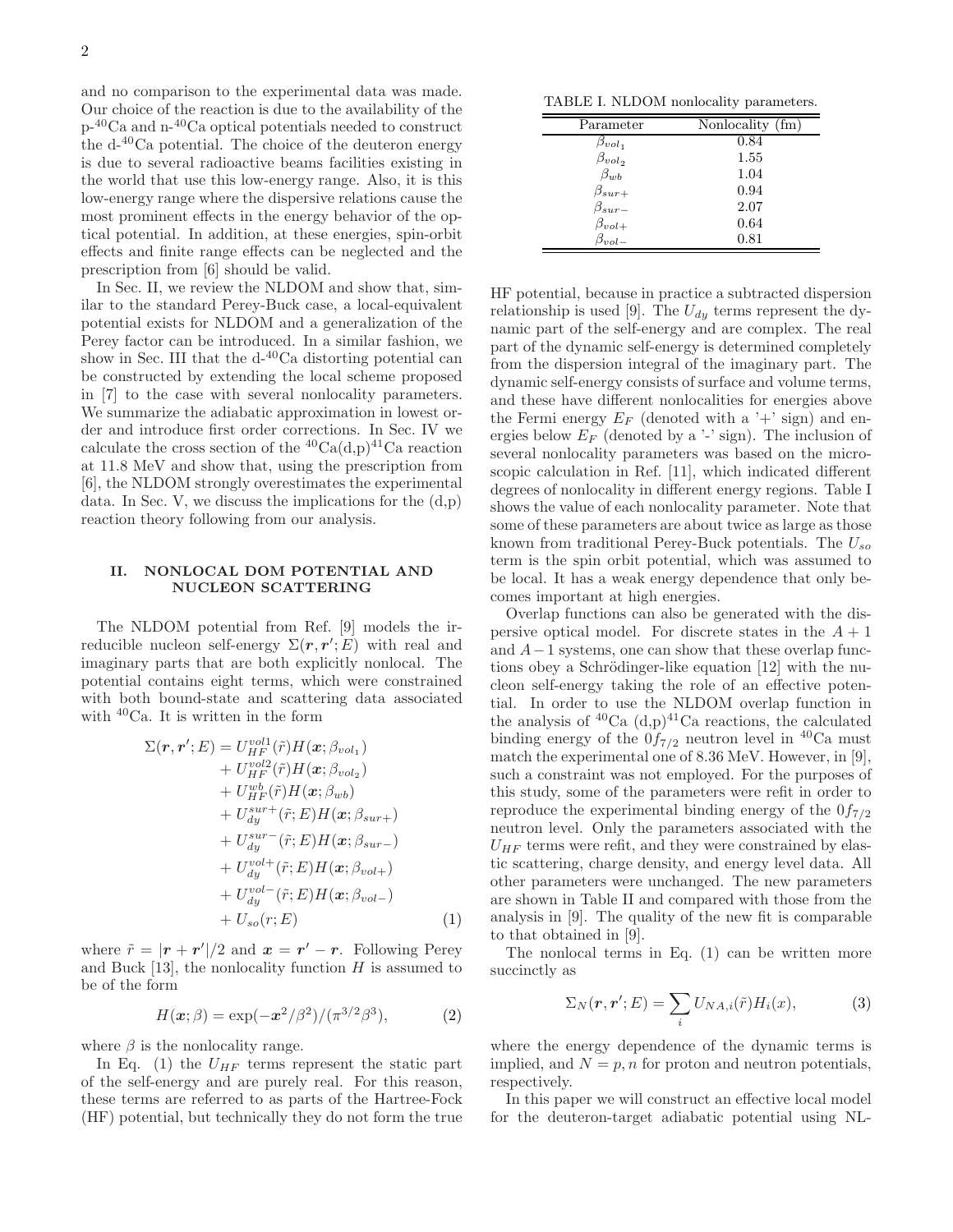TABLE II. Adjusted HF parameters used in the present fit. For a description of these parameters, refer to [9].

| Parameter            | New value | Old value |
|----------------------|-----------|-----------|
| $V_{HF}^{0}$ [MeV]   | 106.15    | 100.06    |
| $r_{HF}$ [fm]        | 1.14      | 1.10      |
| $a_{HF}$ [fm]        | 0.58      | 0.68      |
| $\beta_{vol_1}$ [fm] | 0.84      | 0.66      |
| $\beta_{vol_2}$ [fm] | 1.55      | 1.56      |
| $x_1$                | 0.48      | 0.48      |
| $V_{wb}^{0}$ [MeV]   | 12.5      | 15.0      |
| $\rho_{wb}$ [fm]     | 2.06      | 1.57      |
| [fm]<br>$\beta_{wb}$ | 1.04      | 1.10      |

DOM. Therefore, we first evaluate the effective local potential model for nucleon scattering. Following the procedure in [13] for transforming a nonlocal potential to a local equivalent, one finds that for a nonlocal potential with multiple nonlocalities of the Perey-Buck type the local-equivalent potential can be found by solving the transcendental equation

$$
U_{loc}(r) = \sum_{i} U_{NA,i}(r) \exp \left[ -\frac{\mu_N \beta_i^2}{2\hbar^2} (E - U_{loc}(r)) \right] (4)
$$

where  $\mu_N$  is the reduced mass of the  $N+A$  system. This equation is obtained in the lowest order of the expansion of  $\Sigma_N(\mathbf{r}, \mathbf{r}'; E)$  over x and corrections to any order can be built systematically using developments from [14]. In particular, the first order correction is

$$
\Delta U_N = \frac{\hbar^2}{\mu_N} \left[ \left( \frac{\nabla f}{f} \right)^2 - \frac{1}{2} \frac{\nabla^2 f}{f} \right],\tag{5}
$$

where the function  $f(r)$  is the Perey factor explained below. For proton scattering, equation (4) must be corrected by reducing the centre-of-mass energy  $E$  in the r.h.s. of Eq. (4) by the local Coulomb interaction  $V_{coul}(r)$ .

According to [14], the local spin-orbit term must also be corrected when transforming to a local-equivalent potential. For the present case of a potential with multiple nonlocality parameters, the new spin-orbit term,  $U_{so}^{le}$ , of the local-equivalent potential is

$$
U_{so}^{le} = U_{so}/(1 - U_1)
$$
 (6)

where

$$
U_1 = \left(1 - \sum_{i} \frac{\mu_N \beta_i^2}{2\hbar^2} U_{NA,i}(r) G_i(r, E)\right) \tag{7}
$$

and

$$
G_i(r, E) = \exp\left[-\frac{\mu_N \beta_i^2}{2\hbar^2} (E - U_{loc}(r))\right].
$$
 (8)

Figure 1 compares proton scattering differential cross sections (normalized by the Rutherford cross section) determined from solving the NLDOM scattering problem exactly using the iterative procedure outlined in Ref. [15] and from solving the local-equivalent problem. Both the Coulomb and spin-orbit corrections are included. The experimental data are from Refs. [16–19]. Aside from small deviations at large angles, the results from using Eq. (4) are very similar to the exact solutions. The results from including  $\Delta U_p$  are also shown. Overall, this correction improves the correspondence between the exact and approximate solutions of the nonlocal problem for angles  $\theta \approx 40^{\circ}$  and above.

For Perey-Buck potentials with one nonlocality parameter the  $N - A$  wave function obtained from the phaseequivalent local model defined by a potential  $U(r)$  =  $U_{loc} + \Delta U_N$  differs in the nuclear interior from the exact  $N - A$  wave function by the Perey factor [14]

$$
f(r) = \exp\left[\frac{\mu_N \beta^2}{4\hbar^2} U_{loc}(r)\right].
$$
 (9)

Elastic scattering observables do not depend on the Perey factor. Transfer cross sections may depend on it if they are not peripheral. In the particular case of  $^{40}Ca(d,p)^{41}Ca$ , the internal part contributes up to  $20\%$ [20] for the energy being considered, and this contribution is more important in the DWBA than in the ADWA. One can show it is also possible to derive the Perey factor for optical potentials with multiple nonlocalities such as in NLDOM. In this case the Perey factor is

$$
f(r) = \exp\left[\frac{\mu_N \beta_{\text{eff}}^2(r)}{4\hbar^2} U_{loc}\right],\tag{10}
$$

where

$$
\beta_{\text{eff}}^2(r) = -U_{loc}^{-1}(r) \int_r^{\infty} dr_1 \frac{\sum_i \beta_i^2 U'_{NA,i}(r_1) G_i(r_1, E)}{1 - U_1(r_1, E)}.
$$
\n(11)

This Perey factor has some effective r-dependent range  $\beta_{\text{eff}}$ , which can be complex. The real and imaginary parts are shown in Fig. 2 for the case of  $p - {}^{40}Ca$  elastic scattering at several proton energies. The imaginary part is small and has a negligible effect on the  $(d,p)$ cross sections. We note that  $\beta_{\text{eff}}$  decreases with energy. This decrease reflects the fact that  $\beta_{sur+}$  is larger than  $\beta_{vol+}$ . Since the volume imaginary potential dominates at higher energies, the term in Eq. (4) with  $\beta_i = \beta_{vol+}$  becomes more important with increasing energy. This term also seems to dominate at large r, as Re  $\beta_{\text{eff}}$  converges to  $\beta_{vol+} = 0.64$  fm for all energies.

The Perey factor for NLDOM is shown in Fig. 3, evaluated at the energy  $E_p = 17.37 \text{ MeV}$ , which is the center of mass energy for the outgoing proton in the  ${}^{40}Ca(d,p){}^{41}Ca$ reaction with  $E_d = 11.8 \text{ MeV}$  (in the lab frame). It is compared to the Perey factor of an earlier version of the DOM [21] that is purely local (LDOM). This Perey factor will be used in Sec. IV. It is given by [22, 23]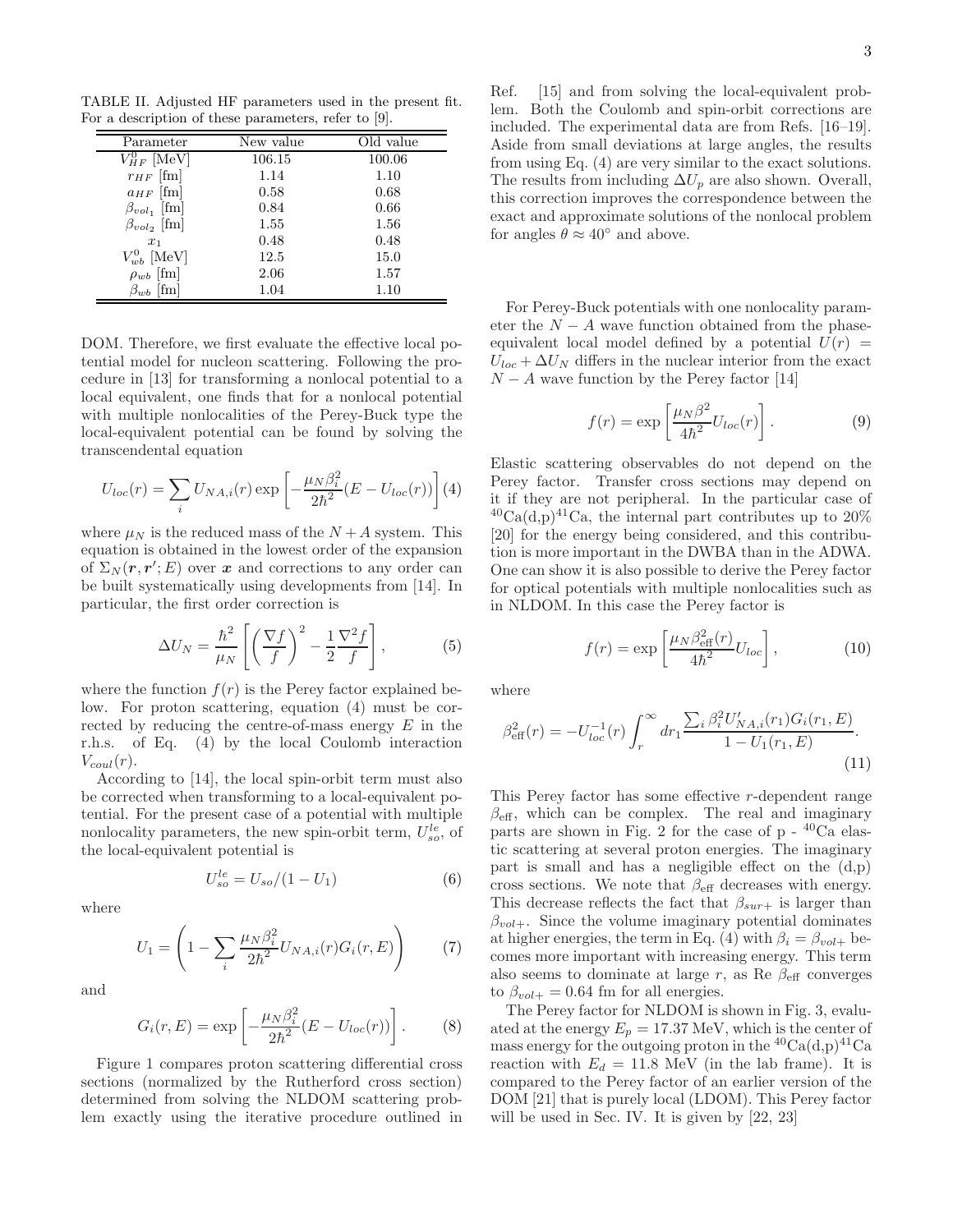

FIG. 1. (color online). Differential cross sections normalized by the Rutherford cross section for proton scattering on <sup>40</sup>Ca at (a) 9.86 MeV, (b) 17.57 MeV, (c) 40 MeV and (d) 65 MeV, calculated using the fully nonlocal DOM potential (solid), using the local potential  $U_{loc}$  from Eq. (4) with the Coulomb and spin-orbit potentials included (dot-dashed), and using this equivalent local potential but with the correction  $\Delta U_p$  included as well (dashed). These are compared with the experimental data (dots).

$$
f(r, E) = \sqrt{\tilde{m}(r, E)/m},
$$
\n(12)

where  $\tilde{m}(r, E)/m$  is the so-called momentum-dependent effective mass and is related to the LDOM Hartree-Fock potential as

$$
\frac{\tilde{m}(r, E)}{m} = 1 - \frac{dV_{HF}(r, E)}{dE}.
$$
\n(13)

Figure 3 also shows the Perey factor calculated with the widely used CH89 potential using Eq.( 9) and assuming  $\beta = 0.85$  fm. The Perey factors from LDOM and CH89 both have less effect in the surface region than the one calculated with NLDOM.

To calculate the  ${}^{40}Ca(d,p){}^{41}Ca$  cross sections a choice needs to be made for the optical potential  $U_p$  in the exit channel. In principle, this potential is auxiliary, and it is believed that choosing  $U_p$  that describes proton elastic scattering in the exit channel makes the remnant term  $\sum_{i} i V_{pi} - U_{p}$  in the transfer amplitude to disappear  $\overline{1}$ . Since NLDOM was not fit to  $p+^{41}$ Ca scattering data, one choice for the auxiliary  $p+^{41}$ Ca potential  $U_p$ is to use NLDOM but evaluated with  $A = 41$  instead of  $A = 40$ . An alternative, originally proposed in [24] and then further explored in [25], stems from the argument that the remnant term can be removed from the transition operator exactly, leading to a different model for the exit state wave function. In this model, the threebody Hamiltonian associated with the exit channel contains the  $p-40$ Ca optical potential, the  $n-40$ Ca boundstate potential and no  $n - p$  interaction. In the limit of infinitely large core and in the zero-range approximation, the corresponding three-body wave function contains the  $p-4$ <sup>1</sup>Ca distorted wave function calculated with the  $p-40\text{Ca}$  optical potential. Corrections due to recoil excitation and breakup are considered in [25]. For light nuclei the validity of the transfer amplitude with no remnant has also been confirmed by [3]. We analyzed the  $(d,p)$  reaction with both choices for  $U_p$ , and the resulting cross sections were found to differ at the peak by about 1%. For the purposes of this study, both choices give practically the same result. Below, we choose to use NLDOM evaluated with  $A = 41$  for  $U_p$ .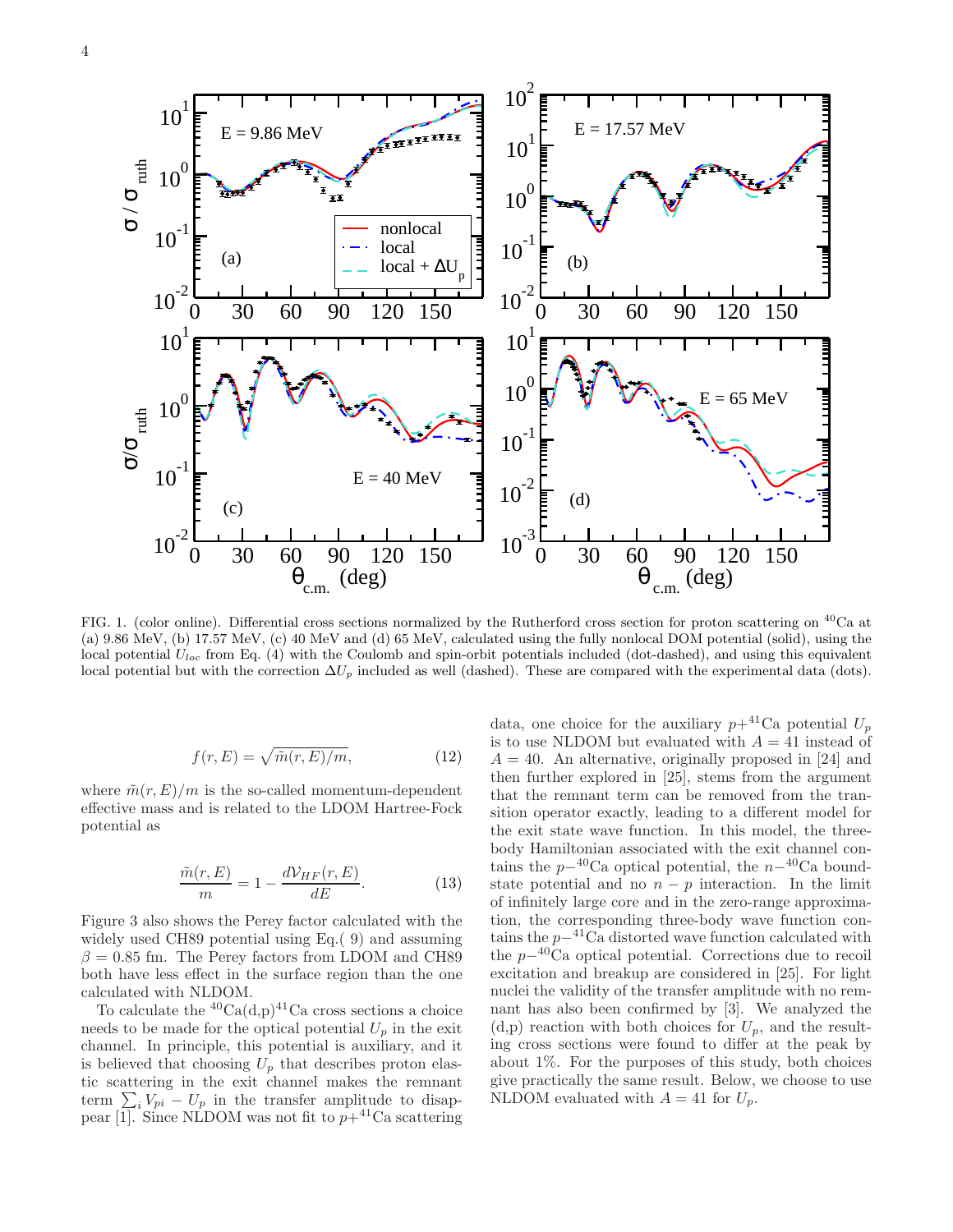

FIG. 2. (color online). (a) Real and (b) imaginary parts of  $\beta_{\text{eff}}$  for E = 9.86 MeV (solid), 17.57 MeV (long dashed), 40 MeV (long dot-dashed), 65 MeV (short dashed), 100 MeV (short dot-dashed), and 200 MeV (dot-dot-dashed).



FIG. 3. (color online). Absolute value of the Perey factor evaluated at  $E_{cm} = 17.37$  MeV for NLDOM (solid), LDOM (dashed) and CH89 (dot-dashed).

# III. THE DEUTERON-TARGET POTENTIAL FOR  $(d, p)$  REACTIONS IN THE ADIABATIC APPROXIMATION

Following Johnson-Tandy [2] we retain only the first Weinberg component of the  $A + n + p$  system in the  $(d, p)$  transfer amplitude since this amplitude is sensitive only to those parts of this wave function in which the neutron  $n$  is close to the proton  $p$ . Recently, exact continuum-discretized coupled channel calculations confirmed that this component indeed dominates [26]. The first Weinberg component is a product of the deuteron wave function  $\phi_0(\mathbf{r})$  times the  $d - A$  relative motion wave function  $\chi(R)$  which is the solution of the twobody Schrödinger equation with an adiabatic potential constructed from  $p - A$  and  $n - A$  optical potentials. The generalization of the deuteron adiabatic potential for the case of nonlocal, energy-independent  $N - A$  optical potentials of the Perey-Buck type is given in [7]. If nonlocal potentials (such as NLDOM) explicitly depend on energy then they should be evaluated at the energy  $E = E_d/2 + \langle T_{np} \rangle_{V_{np}}/2$  and then treated as nonlocal and energy-independent [6]. The  $\langle T_{np} \rangle_{V_{np}}/2$  term is half the  $n - p$  kinetic energy in deuteron averaged over the shortranged potential  $V_{np}$ . The value of this term is about 57 MeV [6], so for  $E_d = 11.8$  MeV, the NLDOM potential should be evaluated at about 63 MeV. This at first sight seems counterintuitive. However, keeping in mind that neutron transfer takes place when proton and neutron in deuteron are at very short separations where the Heisenberg principle dictates high relative  $n - p$  momentum, it becomes clear that there is an additional kinetic energy in the  $N - A$  system which should be taken into account when choosing the energy at which the  $N - A$  potential should be evaluated.

#### A. Lowest order equivalent local model

The nonlocal Schrödinger equation for  $\chi(R)$  from [7] can easily be generalized for the case of nonlocal optical potentials with multiple nonlocalities:

$$
(T_R + U_C(R) - E_d)\chi(\mathbf{R}) = -\sum_{N=n,p} \sum_i \int ds \, dx
$$

$$
\times \phi_1(\mathbf{x} + \alpha_1 \mathbf{s}) U_{NA,i}(\frac{\mathbf{x}}{2} - \mathbf{R}) H_i(s) \phi_0(\mathbf{x}) \chi(\frac{\alpha_2 \mathbf{s}}{2} + \mathbf{R})
$$
(14)

where  $\boldsymbol{R}$  is the radius-vector between d and A,  $T_R$  is the kinetic energy operator associated with  $\mathbf{R}$ ,  $\alpha_1 = A/(A +$ 1),  $\alpha_2 = (A+2)/(A+1)$ ,  $\phi_0$  is the deuteron ground state wave function and

$$
\phi_1(\mathbf{r}) = \frac{V_{np}(\mathbf{r})\phi_0(\mathbf{r})}{\langle \phi_0 | V_{np} | \phi_0 \rangle}.
$$
\n(15)

Solving the nonlocal problem (14) directly is certainly possible, and has recently been done in Ref. [27]. However, in this paper, we construct the local-equivalent model, as simplified local-equivalent models can provide useful insight into the physics of a problem and make available transfer reaction codes applicable to nonlocal problems. The local-equivalent approximation of (14) problems. The local-equivalent approximation of  $(14)$ <br>can be obtained by expanding both  $U_{NA,i}(\frac{x}{2} - R)$  and  $\chi(\frac{\alpha_2 s}{2} + R)$  into Taylor series. In the lowest order approximation, using  $U_{NA,i}(\frac{\mathbf{x}}{2} - \mathbf{R}) \approx U_{NA,i}(\mathbf{R})$  we get

$$
(T_R + U_C(R) - E_d)\chi(\mathbf{R}) = -\sum_i U_{dA,i}(R)\tilde{H}_i^{(0)}(T_R)\chi(\mathbf{R}),
$$
\n(16)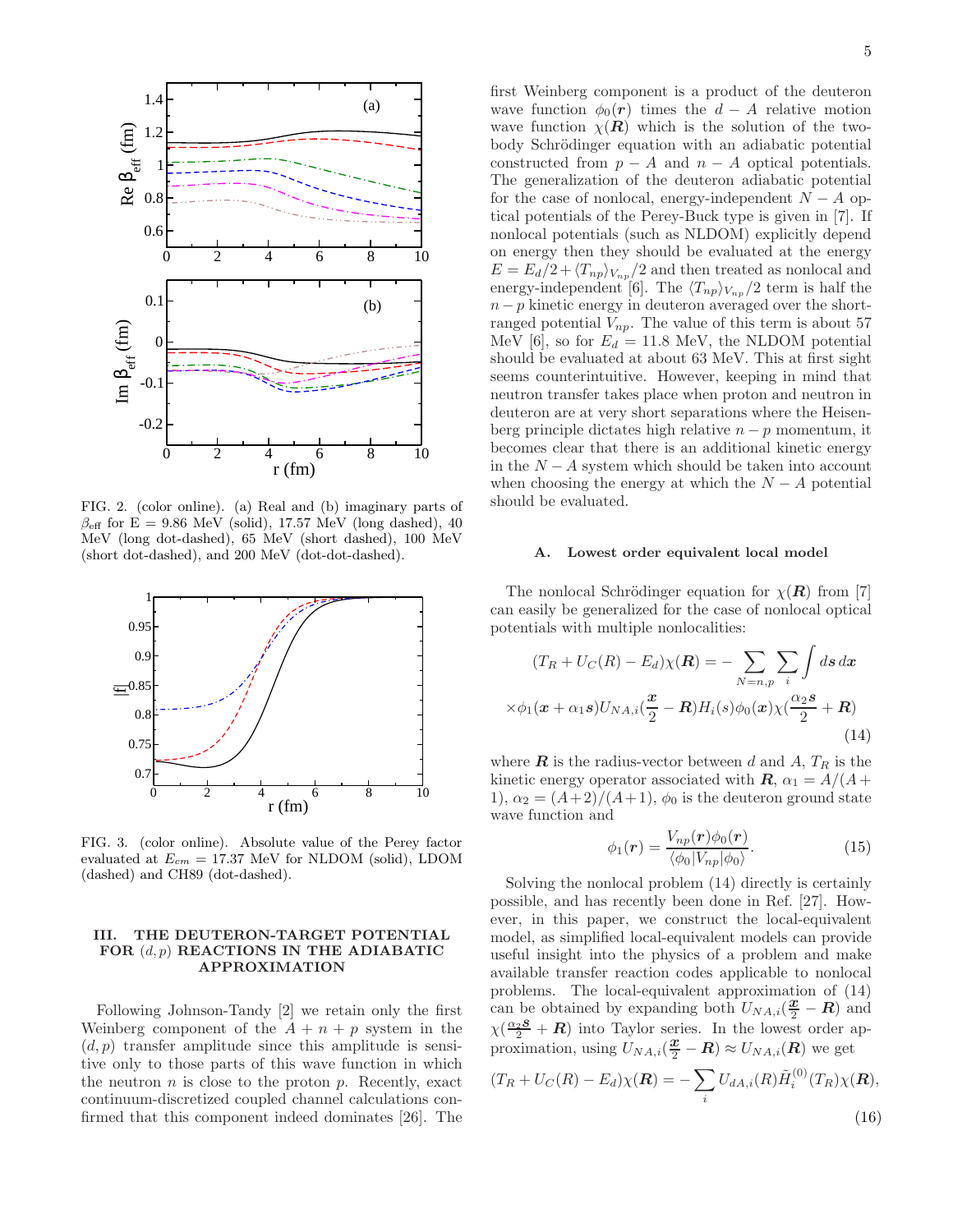| $\boldsymbol{n}$                                                                                                                                                    | $\beta = 0.64$ fm | $\beta = 0.84$ fm | $\beta = 0.94$ fm | $\beta = 1.04$ fm | $\beta = 1.55$ fm | $\beta = 2.07$ fm |
|---------------------------------------------------------------------------------------------------------------------------------------------------------------------|-------------------|-------------------|-------------------|-------------------|-------------------|-------------------|
|                                                                                                                                                                     |                   |                   |                   |                   |                   |                   |
| $\beta_1^{(0)}$                                                                                                                                                     | 0.3075            | 0.3932            | 0.4393            | 0.4802            | 0.6821            | 0.8679            |
|                                                                                                                                                                     | 0.3082            | 0.3947            | 0.4414            | 0.4829            | 0.6895            | 0.8824            |
|                                                                                                                                                                     | 0.3088            | 0.3960            | 0.4431            | 0.4851            | 0.6955            | 0.8938            |
|                                                                                                                                                                     | 0.3093            | 0.3970            | 0.4445            | 0.4869            | 0.7004            | 0.9031            |
|                                                                                                                                                                     | 0.3097            | 0.3979            | 0.4457            | 0.4885            | 0.7045            | 0.9108            |
|                                                                                                                                                                     | 0.3101            | 0.3986            | 0.4468            | 0.4898            | 0.7080            | 0.9174            |
| $\beta_2^{(0)}$<br>$\beta_3^{(0)}$<br>$\beta_4^{(0)}$<br>$\beta_5^{(0)}$<br>$\beta_6^{(0)}$<br>$\beta_7^{(0)}$                                                      | 0.3104            | 0.3993            | 0.4477            | 0.4910            | 0.7111            | 0.9231            |
|                                                                                                                                                                     | 0.3107            | 0.3999            | 0.4486            | 0.4921            | 0.7139            | 0.9281            |
|                                                                                                                                                                     |                   |                   |                   |                   |                   |                   |
| $M_0^{(0)}$                                                                                                                                                         | 0.855             | 0.791             | 0.756             | 0.726             | 0.580             | 0.464             |
|                                                                                                                                                                     | 0.3100            | 0.3981            | 0.4459            | 0.4885            | 0.7030            | 0.9062            |
|                                                                                                                                                                     | 0.3104            | 0.3991            | 0.4473            | 0.4903            | 0.7077            | 0.9151            |
|                                                                                                                                                                     | 0.3108            | 0.3999            | 0.4484            | 0.4917            | 0.7115            | 0.9224            |
|                                                                                                                                                                     | 0.3111            | 0.4006            | 0.4494            | 0.4930            | 0.7148            | 0.9286            |
|                                                                                                                                                                     | 0.3115            | 0.4013            | 0.4502            | 0.4941            | 0.7177            | 0.9339            |
|                                                                                                                                                                     | 0.3118            | 0.4018            | 0.4510            | 0.4951            | 0.7202            | 0.9384            |
|                                                                                                                                                                     | 0.3120            | 0.4023            | 0.4517            | 0.4959            | 0.7224            | 0.9424            |
| $\begin{array}{c} \beta_1^{(1)} \\ \beta_2^{(1)} \\ \beta_3^{(1)} \\ \beta_4^{(1)} \\ \beta_5^{(1)} \\ \beta_6^{(1)} \\ \beta_7^{(1)} \\ \beta_8^{(1)} \end{array}$ | 0.3122            | 0.4028            | 0.4523            | 0.4967            | 0.7243            | 0.9459            |
| $M_0^{(1)}$                                                                                                                                                         | 0.098             | 0.149             | 0.179             | 0.206             | 0.341             | 0.451             |

TABLE III. Coefficients  $\beta_n^{(\lambda)}$  (in fm) and moments  $M_0^{(\lambda)}$  (in fm<sup>2λ</sup>) for  $\lambda = 0,1$  and for six different values of the nucleon nonlocality  $\beta$  that are used in the NLDOM.

where  $U_{dA,i}(R) = U_{nA,i}(R) + U_{pA,i}(R),$ 

$$
\tilde{H}_i^{(0)}(T_R) = M_{0,i}^{(0)} \sum_{n=0}^{\infty} \frac{(-)^n}{n!} \left( \frac{\mu_d \alpha_2^2}{2\hbar^2} (\beta_{n,i}^{(0)})^2 T_R \right)^n, (17)
$$

the coefficients  $\beta_{n,i}^{(0)}$  are defined by

$$
\beta_{n,i}^{(0)} = \frac{1}{\sqrt{2}} \left[ \frac{M_{2n,i}^{(0)}}{(2n+1)!! M_{0,i}^{(0)}} \right]^{\frac{1}{2n}}, \tag{18}
$$

and the moments  $M_{2n,i}^{(0)}$  are defined by

$$
M_{2n,i}^{(0)} = \int ds dx \, s^{2n} H_i(s) \phi_1(\mathbf{x} - \alpha_1 \mathbf{s}) \phi_0(\mathbf{x}). \tag{19}
$$

Eq. (16) is further simplified by introducing the localenergy approximation [1],

$$
T_R \approx T_0(R) = E_d - U_{loc}^0(R) - U_C(R), \qquad (20)
$$

where the local potential  $U_{loc}^0(R)$  is defined as

$$
U_{loc}^{0}(R) = \sum_{i} U_{dA,i}(R)\tilde{H}_{i}^{(0)}(T_{0}(R)).
$$
 (21)

This approximation works very well for nucleon optical potentials with one nonlocality parameter [7]. We will show that it remains good for NLDOM with its multiple nonlocalities, but we first present the results of calculations of  $U_{loc}^0(R)$  for  $E_d = 11.8$  MeV using the deuteron wave function from the Hultèn model, the same as in [7]. It is pointed out in [7] that a realistic deuteron wave function gives the moment  $M_0^{(0)}$  which is very similar to that obtained with the Hultén wave function. In Table III we show the calculated  $\beta_{n,i}^{(0)}$  and  $M_{0,i}^{(0)}$  terms. For very small nonlocalities,  $\beta_{n,i}^{(0)}$  should be approximately equal to  $\beta_i/2$  [7, 28]. For typical nonlocalities of  $\sim 0.8 - 1.0$ fm they are  $\sim 10\%$  smaller than the  $\beta_i/2$  value but are essentially independent of  $n$ , allowing one to replace the  $\beta_{n,i}^{(0)}$  coefficients with a constant. We define this constant to be

$$
\beta_{d,i} = \beta_{1,i}^{(0)}.\tag{22}
$$

The summation in (17) then gives  $\tilde{H}_i^{(0)}(T_R)$  an exponential form

$$
\tilde{H}_i^{(0)}(T_R) \approx \mathcal{H}_i^{(0)}(\gamma_i T_R) = M_{0,i}^{(0)} \exp\left(-\gamma_i T_R\right), \tag{23}
$$

where

$$
\gamma_i = \frac{\mu_d \alpha_2^2 \beta_{d,i}^2}{2\hbar^2}.
$$
\n(24)

As  $\beta_i$  increases beyond 1.0 fm, the approximation in Eq. (22) becomes less valid and the coefficients  $\beta_{n,i}^{(0)}$  deviate from  $\beta_i/2$  even more. This trend can be seen in Table III and is especially apparent for  $\beta = 2.07$  fm,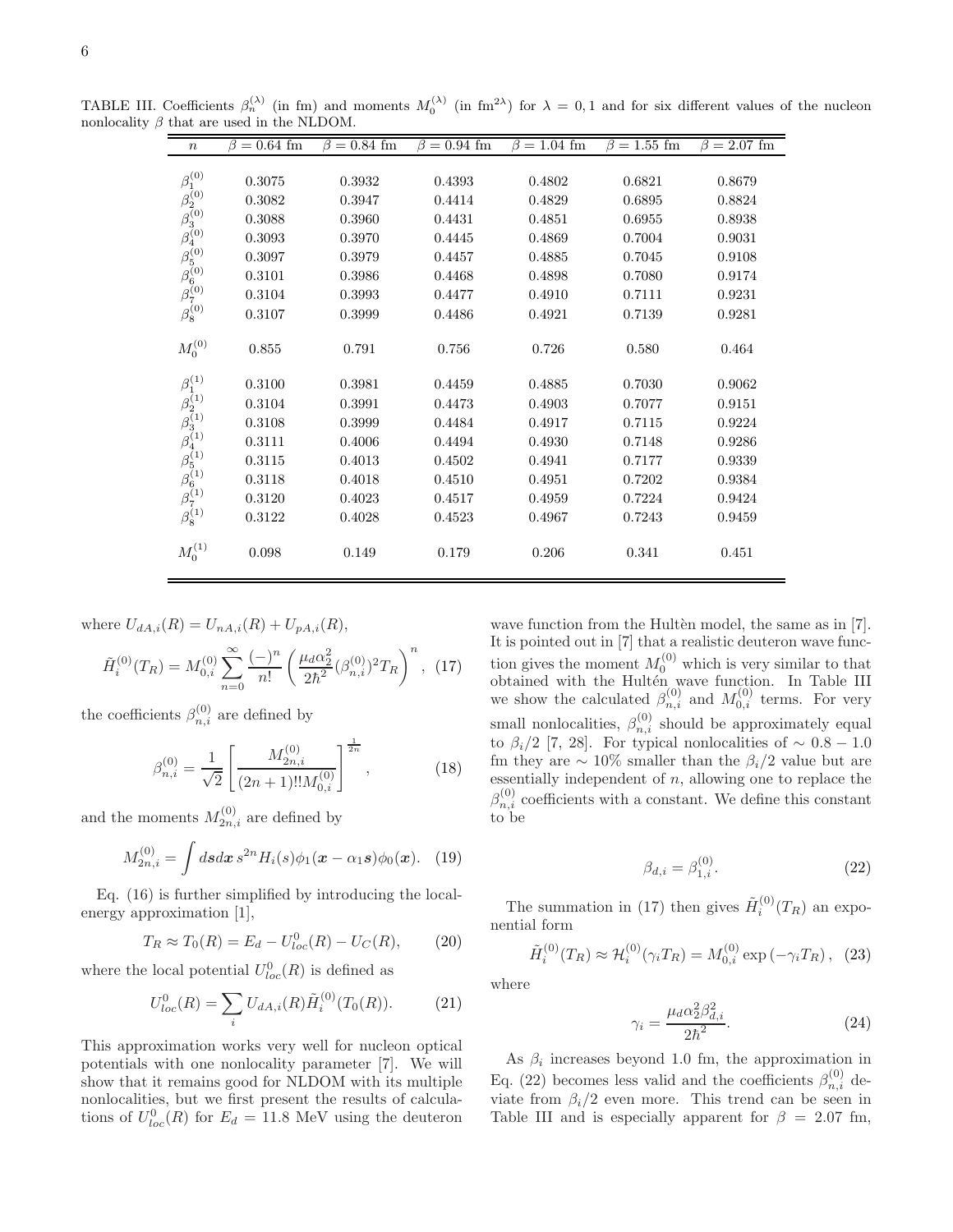

FIG. 4. (color online). Real and imaginary parts of the localequivalent NLDOM potential calculated using the exponential form (solid and dotted lines, respectively) and using the series form (thick short-dashed and long-dashed lines, respectively) with  $n_{max} = 6$ .

which is the largest nonlocality parameter used in NL-DOM. Thus, we solve Eqs.  $(17)$ ,  $(20)$ ,  $(21)$  by restricting the sum over n in (17) by some  $n_{\text{max}}$ . We found that  $n_{\text{max}} = 6$  is sufficient to obtain a converged solution for  $U_{loc}$ . However, we also found that using Eq. (22) leads to practically the same result because the real and imaginary parts of the NLDOM terms associated with  $\beta = 2.07$ fm are small at the energies being considered. The  $U_{loc}$ potentials obtained from solution of (21) with (17) and (23) are shown in Fig. 4. Using Eq. (22) for all nonlocality parameters, one obtains  $U_{loc}$  from the transcendental equation

$$
U_{loc}^{0} = \sum_{i} M_{0,i}^{(0)} U_{dA,i} \times \exp\left[ -\frac{\mu_d \alpha_2^2 \beta_{d,i}^2}{2\hbar^2} (E_d - U_{loc}^0 - U_C) \right].
$$
 (25)

The Coulomb potential  $U_C$  is approximated by a constant, given by

$$
U_C = -1.08 + \frac{1.35Z}{A^{1/3}},\tag{26}
$$

which was used in Refs. [8, 29]. The difference between using this approximation and a more realistic potential is only about  $1\%$ , in terms of the peak cross section of the proton angular distribution for the  ${}^{40}Ca(d,p){}^{41}Ca$  reaction at  $E_d = 11.8$  MeV.

# B. Correction to the local-energy approximation in the lowest order

It was shown in [7] that corrections to the lowest order local model beyond the local-energy approximation are small because they are the fourth-order effect of the nucleon nonlocality  $\beta$ , as the second-order terms cancel each other for Perey-Buck potentials with one nonlocality parameter. The NLDOM from [9] contains several nonlocalities, and second-order contributions may not cancel. Moreover, some of these nonlocalities are large so that the contributions beyond the local-energy approximation are expected to be larger than those in [7]. In this section we study these corrections using results from sections IV.C and A.4 of [7]. Including leading correction term, linear in the kinetic energy operator  $T_R$ , and using the exponential form (23) for  $\tilde{H}_i^{(0)}$  $i^{(0)}(T_R)$ , the right-hand side of Eq. (16) becomes

$$
\sum_{i} U_{dA,i} \mathcal{H}_{i}^{(0)}(\gamma_{i} T_{R}) \chi(\mathbf{R}) \approx \sum_{i} U_{dA,i} \mathcal{H}_{i}^{(0)}(\gamma_{i} T_{0})
$$

$$
\times \left[1 - \gamma_{i} (T_{R} - T_{0} + \Delta_{i}) - \frac{\hbar^{2} \gamma_{i}^{2}}{2\mu_{d}} \nabla T_{0} \cdot \nabla_{R}\right] \chi(\mathbf{R}) \quad (27)
$$

where the energy correction  $\Delta_i$ , arising because  $T_R$  and  $T_0$  do not commute, is given by

$$
\Delta_i = \frac{\hbar^2 \gamma_i}{2\mu_d} \left( \frac{T_0''}{2} + \frac{T_0'}{R} - \frac{\gamma_i}{3} T_0'^2 \right). \tag{28}
$$

The solution of Eq. (16) in this approximation is the product

$$
\chi(\mathbf{R}) = f_0(\mathbf{R})\varphi(\mathbf{R}),\tag{29}
$$

where  $\varphi$  is the scattering wave of the local model

$$
(T_R + U_C - E_d)\varphi = -(U_{loc}^0 + \Delta U_0)\varphi.
$$
 (30)

The  $U_{loc}^0$  term is discussed in the previous section, and the correction term  $\Delta U_0$  is

$$
\Delta U_0 = \frac{T_R f_0}{f_0} + \frac{\hbar^2}{4\mu_d} \left(\frac{U_2 T_0'}{1 - U_1}\right)^2 - \frac{U_\Delta}{1 - U_1} \tag{31}
$$

with

$$
U_n(R) = \sum_i U_{dA,i} \mathcal{H}_i^{(0)}(\gamma_i T_0) \gamma_i^n, \qquad (32)
$$

$$
U_{\Delta}(R) = \sum_{i} U_{dA,i} \mathcal{H}_i^{(0)}(\gamma_i T_0) \gamma_i \Delta_i.
$$
 (33)

The function  $f_0$  is the analog of the Perey factor discussed in Sec. II. It modifies the scattering wave function  $\varphi(R)$  in the nuclear interior and satisfies the first order differential equation

$$
\frac{\nabla f_0}{f_0} = -\frac{1}{2} \frac{U_2(R)}{1 - U_1(R)} \nabla T_0,
$$
\n(34)

with the boundary condition  $f(R) \to 1$  at  $R \to \infty$ . The solution of this equation is

$$
f_0(R) = \exp\left(\frac{1}{2} \int_R^{\infty} dR_1 \frac{U_2(R_1)}{1 - U_1(R_1)} T'_0(R_1)\right).
$$
 (35)

Because of multiple nonlocalities, the analytical integration in (35) cannot be done. So, it is difficult to see if the contributions to  $f_0$  from second-order terms on  $\beta_{d,i}$ cancel. Most likely, they do not.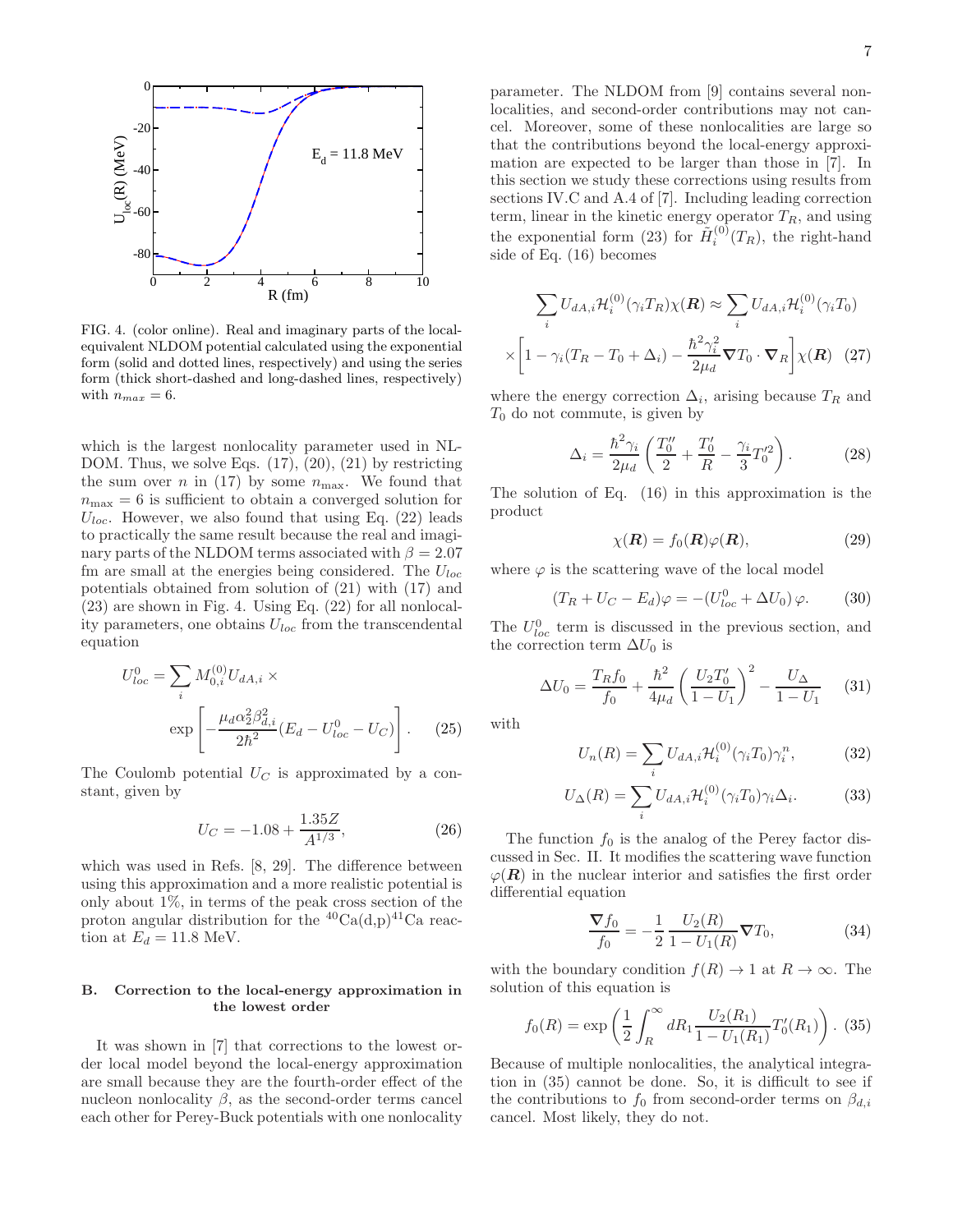

FIG. 5. (color online). Perey factors  $f_0$  (solid),  $f_1$  (dotdashed), and f (dashed) calculated with NLDOM for  $E_d =$ 11.8 MeV.



FIG. 6. (color online). (a) The real parts and (b) the imaginary parts of  $\Delta U_0$  (solid) and the first (dashed), second (dotted), and third (dot-dashed) terms in Eq. (31).

The Perey factor  $f_0$  and the correction  $\Delta U_0$  to the equivalent local potential  $U_{loc}^0$  are shown in Fig. 5 and Fig. 6, respectively, for  $d + {}^{40}\text{Ca}$  at a deuteron incident energy of 11.8 MeV. The Perey factor increases the scattering wave in the nuclear interior by about 6%, which is a couple of percent higher than the result in [7]. The correction to  $U_{loc}^0$ , however, remains small. Its real part is very close to the one obtained in [7] in the maximum, being about 150 keV, while the imaginary part is much smaller. Thus, for NLDOM the second order corrections most likely remain small and the local-energy approximation remains good.

#### C. First order corrections

The first order correction to the local-equivalent lowest-order model of Sec. III A is obtained by retaining two terms in the Taylor series expansion of the central potential  $U_{NA}(\pm \frac{x}{2} - R)$ :

$$
U(\pm \frac{x}{2} - \mathbf{R}) \approx U(\mathbf{R}) \mp \frac{1}{2}\mathbf{x} \cdot \nabla U(\mathbf{R}).
$$
 (36)

In this case, using techniques of [7], we obtain the following:

$$
(T_R + U_C(R) - E_d)\chi(\mathbf{R}) =
$$
  
- 
$$
\sum_i U_{dA,i}(R) \mathcal{H}_i^{(0)}(\gamma_i T_R) \chi(\mathbf{R})
$$
  
- 
$$
\sum_i \nabla [U_{dA,i}(R)] \mathcal{H}_i^{(1)}(\tilde{\gamma}_i T_R) \nabla \chi(\mathbf{R}),
$$
 (37)

where

$$
\mathcal{H}_i^{(1)}(\tilde{\gamma}_i T_R) = \frac{M_{0,i}^{(1)}}{3M_{0,i}^{(0)}} \mathcal{H}_i^{(0)}(\tilde{\gamma}_i T_R)
$$
(38)

and the moments  $M_{2n,i}^{(1)}$  are defined as

$$
M_{2n,i}^{(1)} = \int ds dx \, s^{2n} H_i(s) \phi_1(\mathbf{x} - \alpha_1 s) \phi_0(\mathbf{x}) \frac{\alpha_2 \mathbf{s} \cdot \mathbf{x}}{4} . (39)
$$

The new factor  $\tilde{\gamma}_i$  arises from the fact that the moments  $M_{2n,i}^{(1)}$  lead to new coefficients  $\beta_{n,i}^{(1)}$  that are also practically independent of  $n$  (see Table III). Introducing a new constant

$$
\tilde{\beta}_{d,i} = \beta_{1,i}^{(1)} \tag{40}
$$

the factor  $\tilde{\gamma}_i$  can be written as

$$
\tilde{\gamma}_i = \frac{\mu_d \alpha_2^2 \tilde{\beta}_{d,i}^2}{2\hbar^2}.
$$
\n(41)

The coefficients  $\beta_{n,i}^{(1)}$  are defined as

$$
\beta_{n,i}^{(1)} = \frac{1}{\sqrt{2}} \left[ \frac{3M_{2n,i}^{(1)}}{(2n+3)!!M_{0,i}^{(1)}} \right]^{\frac{1}{2n}}.
$$
 (42)

At this point we make the local-energy approximation (20) but we also include the correction to this approximation similar to that considered above. We expand  $\mathcal{H}_i^{(0)}(\gamma_i T_R)$  in the first term of r.h.s of Eq. (37) as in Eq. (27), but we use a simpler expansion for  $\mathcal{H}_i^{(1)}(\tilde{\gamma}_i T_R)$ in the second term,

$$
\mathcal{H}_i^{(1)}(\tilde{\gamma}_i T_R) = \mathcal{H}_i^{(1)}(\tilde{\gamma}_i T_0)(1 - \tilde{\gamma}_i (T_R - T_0)), \quad (43)
$$

because  $\mathcal{H}_i^{(1)}(\tilde{\gamma}_i T_R)$  is an order of magnitude smaller than  $\mathcal{H}_i^{(0)}(\gamma_i T_R)$  so that the higher order terms on  $\tilde{\beta}_{d,i}$  in terms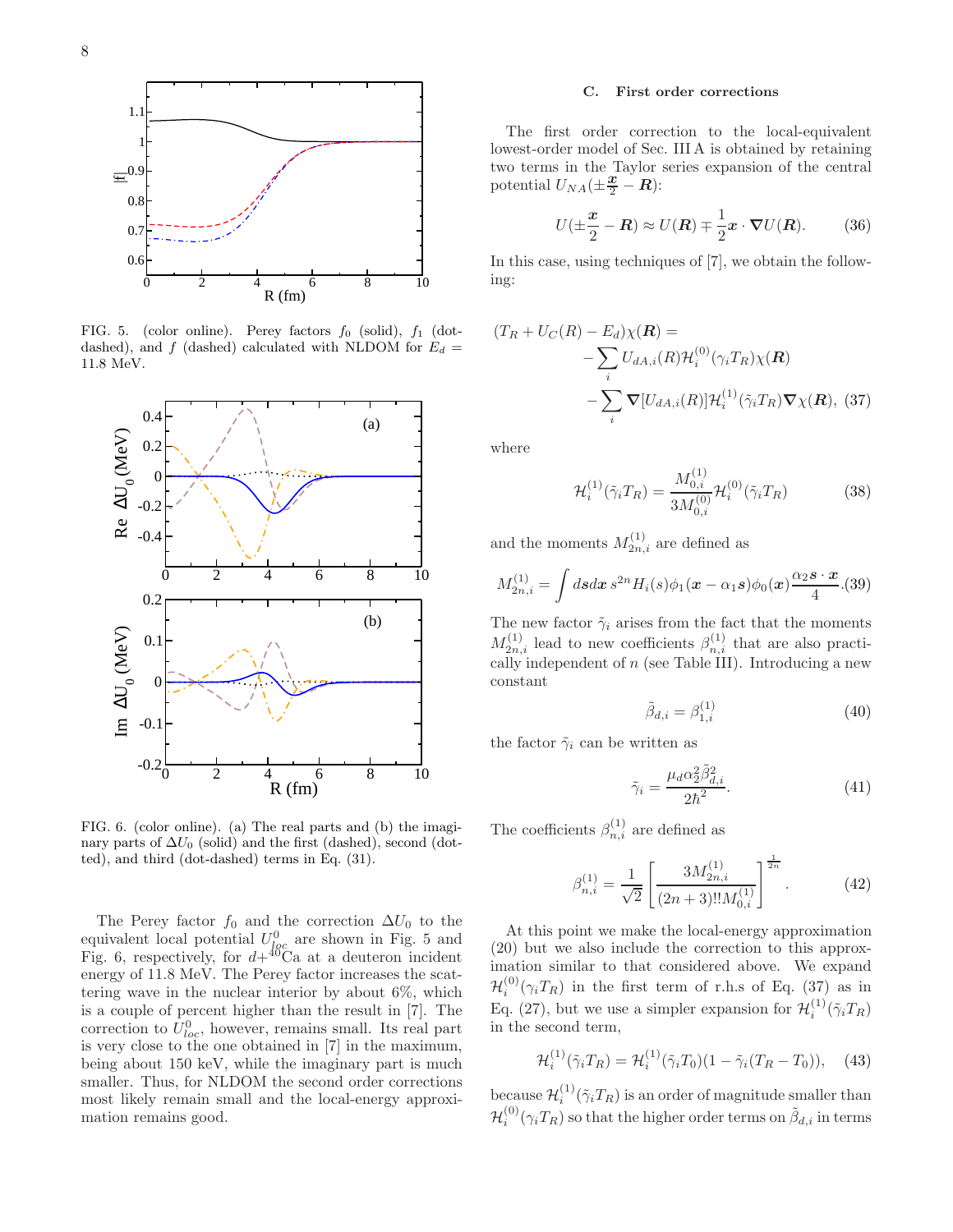with  $\Delta_i$  and  $\nabla \cdot \nabla_R$  will be small. For a similar reason we keep only the leading correction to  $(T_R - T_0) \nabla \chi(R)$ :

$$
(T_R - T_0)\nabla \chi(R) \approx \nabla T_0 \chi(R). \tag{44}
$$

With these approximations we can solve Eq. (37) by introducing the same representation  $\chi(\mathbf{R}) = f(\mathbf{R})\varphi(\mathbf{R})$ used both for proton scattering in Sec. II and for correction to local-energy-approximation above. The scattering wave  $\varphi$  is found from the local equation

$$
(T_R + U_C - E_d)\varphi = -(U_{loc}^0 + \Delta U)\varphi, \qquad (45)
$$

with the same  $U_{loc}$  as before but corrected by

$$
\Delta U = \Delta U_0 + \Delta U_1,\tag{46}
$$

in which the first term is the same as in Eq. (31), and the second term is given by

$$
\Delta U_1 = \frac{T_R f_1}{f_1} + \frac{\mu_d}{\hbar^2} \frac{\mathcal{U}_0^2}{(1 - U_1)^2} - \frac{\mathcal{U}_1 T_0'}{1 - U_1} - \frac{1}{2} \frac{\mathcal{U}_0 U_2 T_0'}{(1 - U_1)^2},\tag{47}
$$

where

$$
\mathcal{U}_n(R) = \sum_i \nabla [U_{dA,i}(R)] \mathcal{H}_i^{(1)}(\tilde{\gamma}_i T_0) \tilde{\gamma}_i^n. \tag{48}
$$

The Perey factor  $f$  is the solution of the first order differential equation

$$
\frac{\nabla f}{f} = \frac{\mu_d}{\hbar^2} \frac{\mathcal{U}_0}{1 - U_1} - \frac{1}{2} \frac{U_2 T_0'}{1 - U_1}
$$
(49)

with the boundary condition  $f(R) \to 1$  at  $R \to \infty$ . The solution to this equation can be written as

$$
f(R) = f_0(R) f_1(R)
$$
 (50)

where  $f_0$  is given by Eq. (35) and  $f_1$  is given by

$$
f_1(R) = \exp\left(-\frac{\mu_d}{\hbar^2} \int_R^{\infty} dR' \frac{\mathcal{U}_0(R')}{1 - U_1(R')}\right).
$$
 (51)

The correction  $\Delta U_1$  and the four terms on the righthand side of Eq. (47) are shown in Fig. 7. The Perey factors  $f_1$  and  $f$  are plotted in Fig. 5. The correction  $\Delta U_1$  and the Perey factor f are comparable to the corresponding quantities obtained in [7] for a Perey-Buck potential with a single nonlocality. We can rewrite the Perey factor  $f$  in the form of Eq. (10). The corresponding effective deuteron nonlocality,  $\beta_{d,\text{eff}}$  is plotted in Fig. 8 as a function of r for  $E_d = 11.8$  MeV. Note that  $\beta_{d,\text{eff}}$  is complex, but, as in the case for protons, the imaginary part is small and changes the cross section of the proton angular distribution by less than 0.5%. The real part lies between 0.50 and 0.60 fm, and these values are very similar to 0.56 fm, which is the value used for deuteron elastic scattering.



FIG. 7. (color online). (a) The real parts and (b) the imaginary parts of  $\Delta U_1$  (solid) and the first (short-dashed), second (long-dashed), third (dot-dashed), and fourth (dotted) terms in Eq. (47).



FIG. 8. (color online). Real part (solid) and imaginary part (dashed) of effective deuteron nonlocality as a function of r for  $E_d = 11.8$  MeV.

# IV. TRANSFER REACTION  $^{40}Ca(d,p)^{41}Ca$  at 11.8 MEV

We calculated the proton angular distributions for the  $^{40}Ca(d,p)^{41}Ca$  reaction at  $E_d = 11.8$  MeV in the adiabatic zero-range approximation. The finite range effects at these energies are expected to be small [30]. The standard value for  $D_0$ , given by  $D_0^2 = 15615 \text{ MeV}^2 \text{fm}^3$ , was used. The distorted potentials both in the deuteron and proton channels, generated with NLDOM, were read into the TWOFNR code [31]. There is no option in TWOFNR for incorporating complex r-dependent effective nonlo-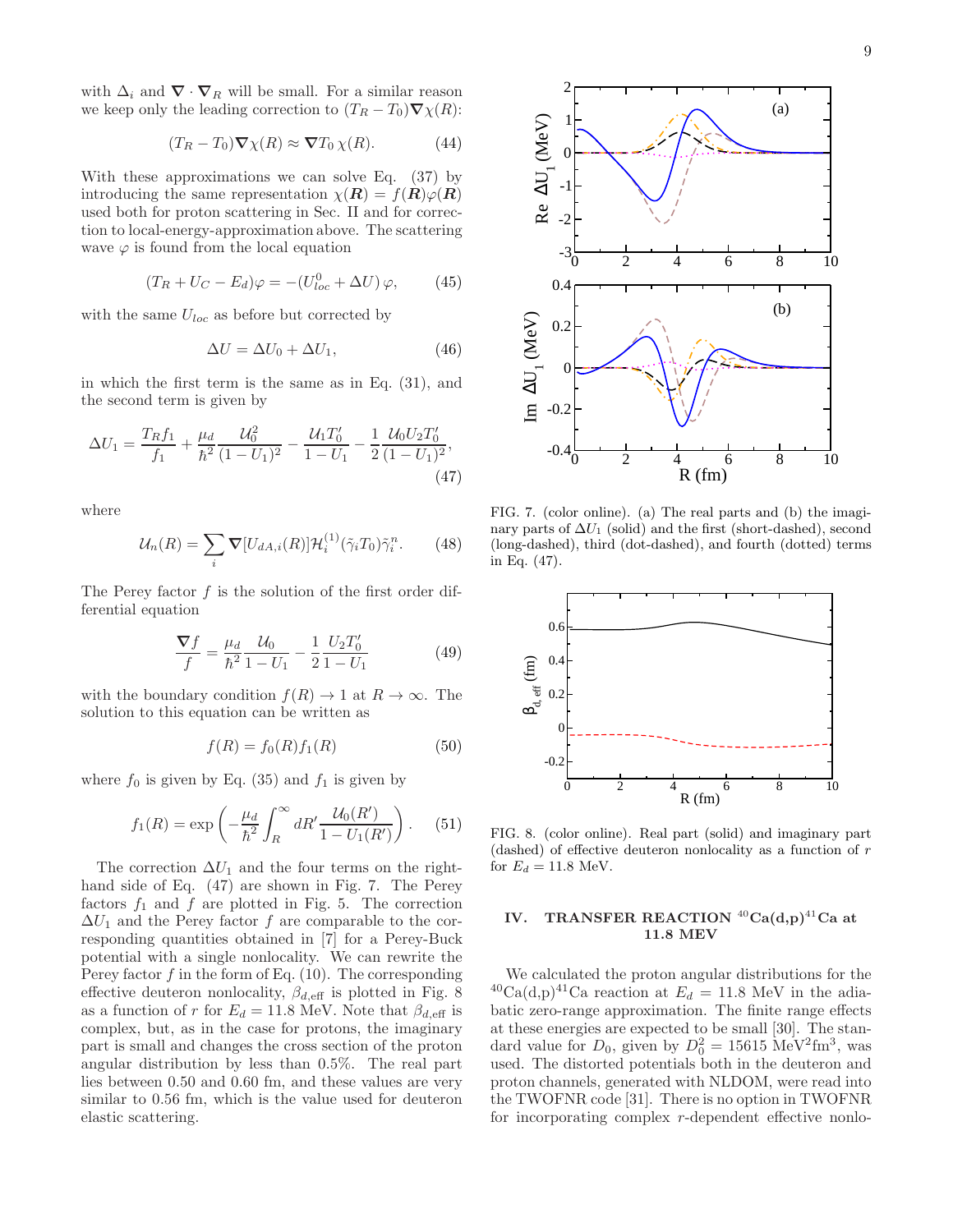

FIG. 9. (color online). Overlap functions calculated using NLDOM (solid), LDOM (dashed), a Woods-Saxon potential with standard geometry (dot-dashed), and a Woods-Saxon potential but corrected with a Perey factor with  $\beta = 0.85$  fm (dot-dot-dashed).

calities  $\beta_{\text{eff}}(r)$ . Therefore, in order to reduce the corresponding distorted waves in the nuclear interior, we multiplied the NLDOM  $\langle {}^{40}\text{Ca} | {}^{41}\text{Ca} \rangle$  overlap function (also read into the TWOFNR code) by the Perey factors of the proton and deuteron channels, given by Eqs. (10) and (50), respectively. This is legitimate in the zerorange approximation, where the integrand of the (d,p) reaction amplitude is a function of only one vector variable. In this case, the Perey factor for the proton channel had to be calculated on a different grid.

The overlap function  $I_{\text{DOM}}^{\text{NL}}(r)$ , generated by NLDOM and read into TWOFNR, is compared in Fig. 9 to (i) the overlap function  $I_{\text{WS}}(r)$  obtained from a Woods-Saxon potential with standard geometry ( $r_0 = 1.25$  fm,  $a = 0.65$ ) fm); (ii) the overlap function  $I_{\text{DOM}}^L(r)$  generated with LDOM and (iii) the overlap function  $I_{\text{WS}}^{NL}(r)$ , calculated in a standard Woods-Saxon model employing a nonlocality correction via the Perey factor with  $\beta = 0.85$  fm. All these overlap functions are normalized to 0.73, which is the spectroscopic factor calculated from NLDOM.

We have found that  $I_{\text{DOM}}^{\text{NL}}(r)$  can be described very well (with about 1% accuracy) by a local two-body Woods-Saxon potential model that has the radius  $r_0 = 1.252$ fm, diffuseness  $a = 0.718$  fm and the spin-orbit strength  $V_{s.o.} = 6.25$  MeV. These parameters are very close to the standard values of  $r_0 = 1.25$  fm and  $a = 0.65$  fm used to generate  $I_{\text{WS}}(r)$ . However, relative to  $I_{\text{WS}}(r)$ , using  $I_{\text{DOM}}^{\text{NL}}(r)$  as the overlap function increases the transfer cross section at the peak,  $\sigma_{d,p}^{peak}$ , by about 15% (for the reaction at  $E_d = 11.8 \text{ MeV}$ .

The NLDOM and LDOM overlap functions have similar shapes, but their r.m.s. radii and asymptotic normalization coefficients (ANC) somewhat differ. The  $I_{\text{DOM}}^{\text{NL}}(r)$ radius of 4.030 fm is slightly larger than that of  $I_{\text{DOM}}^{\text{L}}(r)$ , which is 3.965 fm. Also, the single-particle ANC  $b_{\ell j}$ for  $I_{\text{DOM}}^{\text{NL}}(r)$  is 2.48 fm<sup>-1/2</sup>, which is about 10% larger than that of  $I_{\text{DOM}}^L(r)$ . The spectroscopic factors for these two overlaps are practically the same. As a result,



FIG. 10. (color online). Proton angular distributions for the  $^{40}Ca(d,p)^{41}Ca(7/2^-)$  reaction with  $E_d = 11.8$  MeV generated using NLDOM without the corrections from Eqs. (5), (10) and Eqs. (46), (50) (solid), with the corrections for the proton channel (long dashed), with the corrections for both the proton and deuteron channels (short dashed), and with the spin-orbit potential in addition to the other corrections (dot-dashed). The experimental data are also shown (dots).

 $I_{\text{DOM}}^{\text{NL}}(r)$  produces a larger many-body ANC squared,  $\hat{C}_{\ell j}^2 = S_{\ell j} b_{\ell j}^2$ , equal to 4.5 fm<sup>-1</sup>, whereas  $I_{\text{DOM}}^L(r)$  has  $C_{\ell j}^2 = 3.8 \text{ fm}^{-1}$ . Interestingly, the NLDOM value of  $C_{\ell j}^2$  is very close to the prediction of  $C_{\ell j}^2 = 4.4$  fm<sup>-1</sup> of the source term approach [32], which is based on the independent-particle-model for  $\frac{40}{10}$ Ca and  $\frac{41}{10}$ Ca. This approach accounts for correlations between nucleons via an effective interaction potential of the removed nucleon with nucleons in the core [33].

The standard overlap  $I_{\text{WS}}(r)$  is very close to  $I_{\text{DOM}}^L(r)$ (see Fig. 9). The overlap  $I_{\text{WS}}^{NL}(r)$ , which is sometimes used in (d,p) calculations, has a distinctly larger radius and is not consistent with NLDOM. Below, in all our (d,p) calculations we use only the NLDOM overlap with its own normalization of 0.73, which allows for making conclusions from comparison between theoretical and experimental cross sections without any further renormalization.

Proton angular distributions calculated using the NL-DOM potentials are presented in Fig. 10. The solid curve corresponds to the lowest-order result. The long-dashed curve shows that incorporating the first-order corrections for the proton channel, via Eqs. (5) and (10), reduces the lowest-order (d,p) peak cross sections  $\sigma_{d,p}^{peak}$  by 3 %. Further first-order corrections, coming from Eqs. (46) and (50) for the deuteron channel and shown by the shortdashed curve, reduces  $\sigma_{d,p}^{peak}$  by another 5 %.

Finally, including the spin-orbit potential raises  $\sigma_{d,p}^{peak}$ and makes it comparable to the cross sections obtained with no corrections in the deuteron channel (the dotdashed curve). The experimental data are from [34]. The spread between all these calculations does not exceed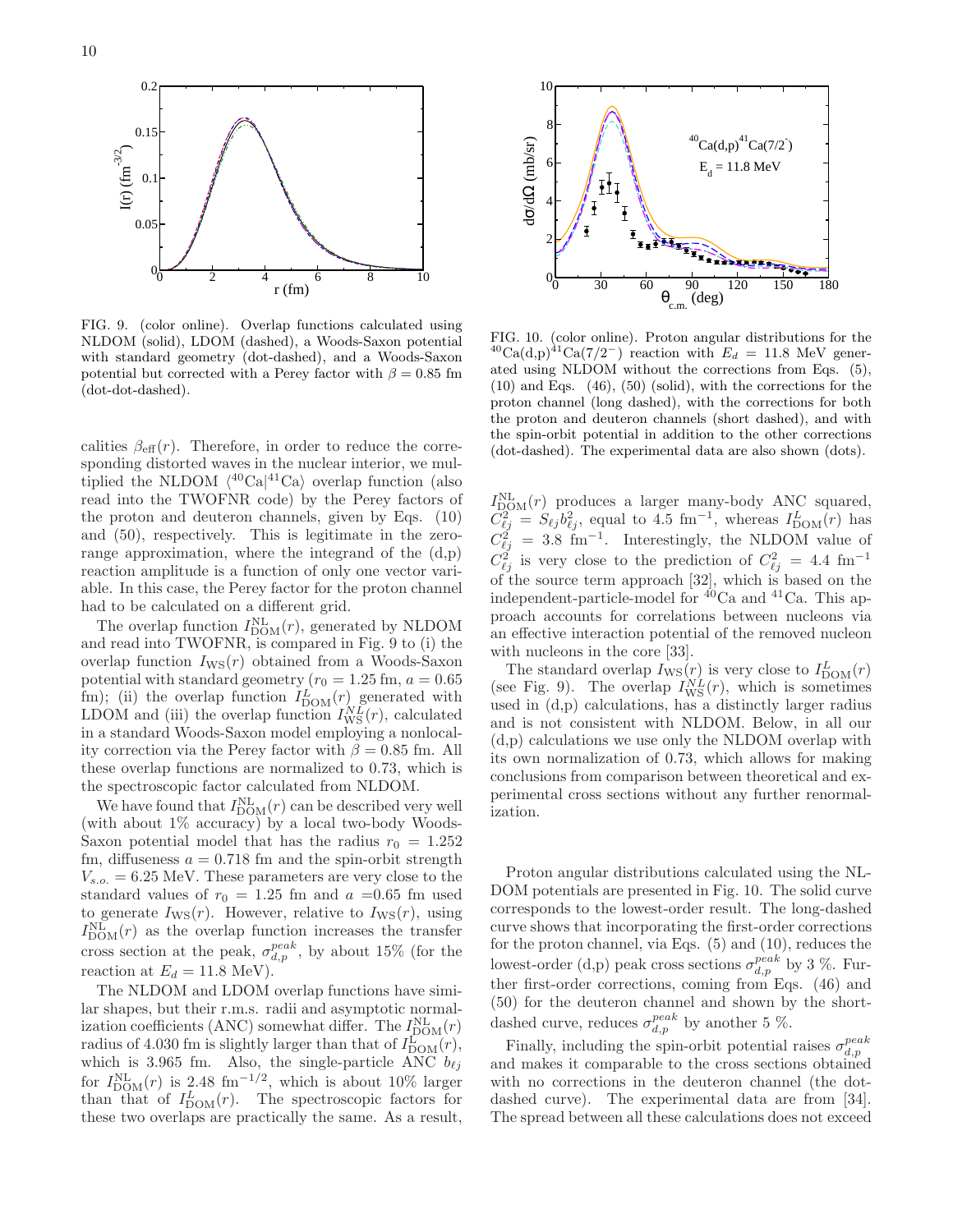12% and all of them considerably overestimate the experimental data, shown in Fig. 10 as well. This overestimation (by about 70% after normalizing overlap function to 0.73) cannot come from the local approximations we have made to solve the nonlocal problem. The first-order corrections of about 12% mean that the second-order corrections would most likely be around 1% or less. Thus, other reasons for this overestimation should be investigated.

It was already noted in [7, 28] that the adiabatic model with nonlocal energy-independent potentials gives higher cross sections, as compared to the standard adiabatic model, due to a weaker attraction in the deuteron channel. The higher cross sections are confirmed in other (d,p) studies with such potentials [27]. Here, the overestimation of the (d,p) cross sections using the NLDOM is stronger than in the case of energy-independent potentials. This can be seen in Fig. 11, which compares the NLDOM angular distribution with the angular distributions from two nonlocal, energy-independent potentials, referred to as GR [29] and TPM [35]. Figure 11 also shows the angular distribution from another nonlocal, energy-dependent potential, referred to as GRZ [8] and used previously in [6]. This potential generates an angular distribution very similar to the one generated with NLDOM. The structure of the GRZ potential is not as complicated as the NLDOM potential, but it has a typical low-energy behaviour of the imaginary part, vanishing at  $E \to 0$  (for  $N = Z$ ). For all distributions, the corresponding nucleon optical model parameterizations were consistently used to calculate the exit and entrance channel potentials, taking into account the first-order corrections and the Perey effect.

To understand the  $\sim 20\%$  difference in  $\sigma_{d,p}^{peak}$  shown in Fig. 11, we compare the entrance and exit channel potentials generated from the four nonlocal parameterizations and present them in Fig. 12. The NLDOM, GRZ and GR generate real parts of similar depths and sizes both



FIG. 11. (color online). Proton angular distributions for the  $^{40}Ca(d,p)^{41}Ca(7/2^-)$  reaction with  $E_d = 11.8$  MeV generated using the NLDOM (solid), GRZ (dashed), GR (dot-dashed), and TPM (dotted) nonlocal parameterizations.

in entrance and exit channels while the TPM produces a real part of a moderately larger radial extent. The imaginary parts, however, show a marked difference, in both the entrance and exit channels. The energy-independent parameterizations GR and TPM produce a much larger imaginary part in the surface region than the energydependent parameterizations NLDOM and GRZ. The smaller imaginary parts produce less absorption thus increasing  $\sigma_{d,p}^{peak}$ . This is even better seen in Fig. 13, which shows the (d,p) angular distributions calculated with four different parameterizations for the exit proton channel and using NLDOM for the deuteron channel. In this figure, we have also added the calculations with LDOM [21] and the widely used local CH89 [36] parameterizations in the proton channel while keeping the NLDOM in the deuteron channel. The LDOM and CH89 proton potentials are shown in panels c) and d) of Fig. 12.

Figure 13 shows that predictions with NLDOM, LDOM and GRZ form a different class from those obtained with GR, TPM and CH89. All the potentials from the first class have smaller imaginary parts and/or volume integrals than the potentials from the second class. Thus, overestimation of the cross section calculated with NLDOM seems to be at least partly due to a weaker absorption in the exit channel potential.

The weaker absorption may not be the only reason for large cross sections obtained with NLDOM. It was discussed in detail in [37] that a particular relation between optical potentials in entrance and exit channels results in destructive interference between the ingoing and outgoing partial waves leading to l-localization of radial (d,p) amplitudes in the adiabatic model. A similar situation may occur here. Indeed, the standard adiabatic Johnson-Soper (JS) [38] calculations using both the local-equivalent NLDOM and LDOM potentials, taken at  $E = E_d/2$ , predict much lower cross sections (see Fig. 14) while the imaginary parts of the JS potentials, shown in Fig. 15, are much smaller than those of local-equivalent deuteron potentials obtained in this work (TJ). This could be an indication of constructive interference between the ingoing and outgoing partial waves generated with NLDOM potentials. A new procedure was proposed in Sec. VI.B of Ref. [6], explaining how phenomenological local energy-dependent optical potentials can be used in (d,p) calculations if they represent local equivalents of nonlocal potentials. Using the LDOM potential within this procedure and assuming a hidden nonlocality of 0.85 fm gives very similar results to NLDOM both for the real part of deuteron distorting potential (Fig. 15) and the (d,p) cross sections (Fig. 14) despite stronger imaginary part in the deuteron channel. Although the JS cross sections are close to experimental data, in light of recent findings [6, 7, 27, 28], constructing the adiabatic potentials from nucleon optical potentials taken at half the deuteron incident energy does not seem to be justified anymore.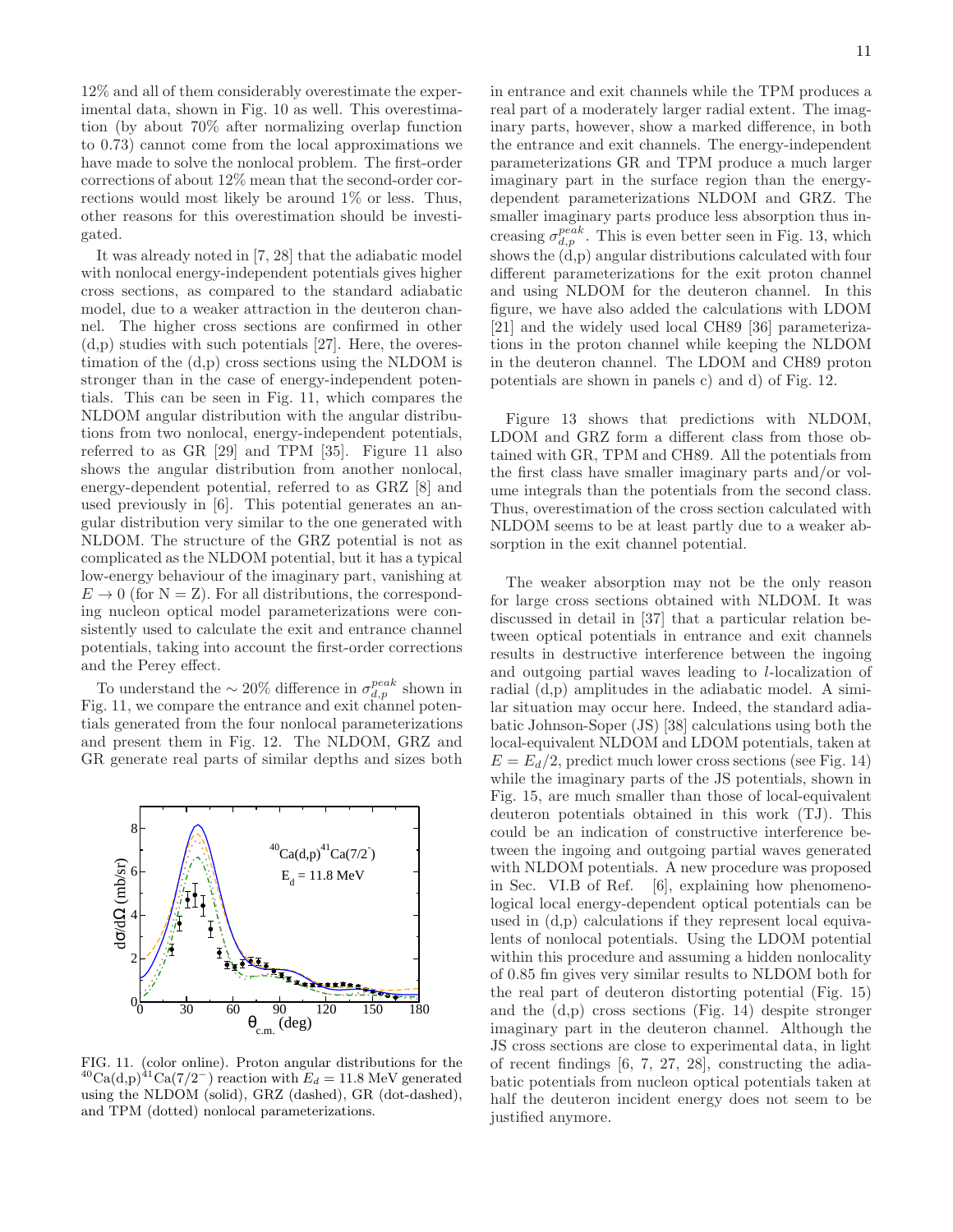

FIG. 12. (color online). Panels (a) and (b) show the real and imaginary parts of the entrance channel potentials for the NLDOM (solid), GRZ (dashed), GR (dot-dashed), and TPM (dotted) nonlocal parameterizations used in Fig. 11, while panels c) and d) show these quantities for the exit channel. Panels (c) and (d) also show the potentials calculated using LDOM (dot-dot-dashed) and CH89 (dash-dash-dotted).

### V. CONCLUSION

We presented the first adiabatic  $(d,p)$  calculations with the NLDOM potential, which has been designed with the aim of forging the link between nuclear structure and nuclear reactions in a consistent way. It has its roots in the underlying self-consistent Green's functions theory and possesses the fundamental properties - nonlocality, energy-dependence and dispersion relations - that arise from the complex structure of the target. The NLDOM explicitly takes into account a number of components of nuclear many-body theory that many other optical models do not.

One could expect that using an advanced optical potential parametrization such as NLDOM would result in properly fixed single-nucleon properties both below and above the Fermi surface crucial for agreement between predictions of (d,p) reaction theory and experimental data. However, we have shown that using the NLDOM to generate the distorting potentials entering the (d,p) amplitude strongly overestimates the (d,p) cross sections despite the reduced strength of the NLDOM one-neutron overlap function employed in the calculations. Moreover, the NLDOM predictions are very similar to those made with a much simpler nonlocal potential GRZ derived within Watson multiple scattering theory and Wolfenstein's parameterization of the nucleon-nucleon scattering amplitude [8, 29]. The energy dependence is presented in GRZ only in the imaginary part.

Since we do not have strong reason to doubt the quality of the NLDOM parameterization the main assumptions of the (d,p) theory used in the present calculations should be reviewed. We list them below:

- The  $(d,p)$  amplitude contains a projection of the total many-body wave function into the three-body channel  $A+n+p$  only. Projections onto all excited states of A are neglected.
- Only  $n-A$  and  $p-A$  potentials are used to calculate the  $A+n+p$  projection. According to [6] there are also multiple scattering terms playing the role of a three-body  $A + n + p$  force. These are neglected.
- Averaged  $n-A$  and  $p-A$  potentials were obtained using the procedure from Ref. [6], which uses the adiabatic approximation. Corrections to this ap-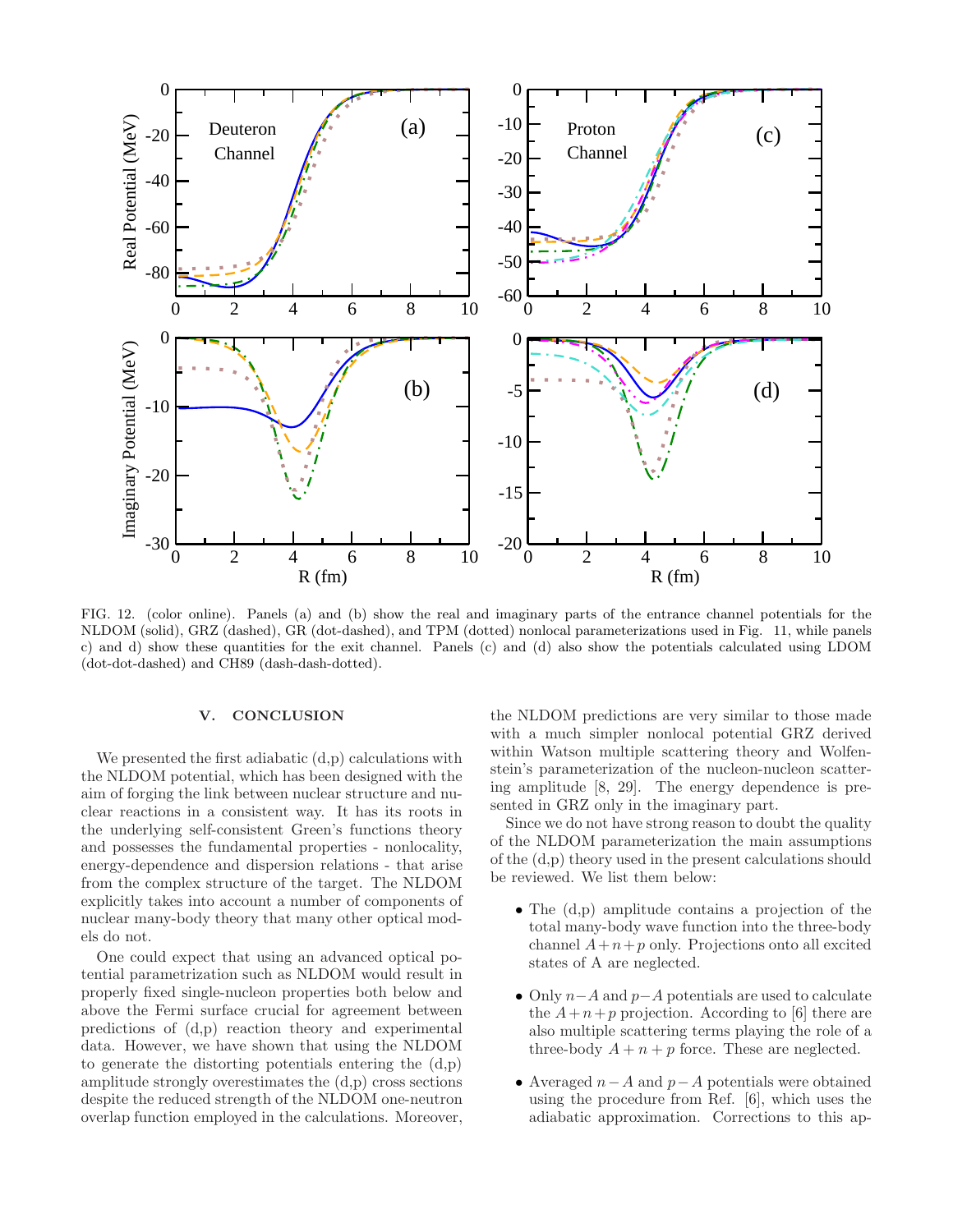

FIG. 13. (color online). Proton angular distributions for the  $^{40}Ca(d,p)^{41}Ca(7/2^-)$  reaction with  $E_d = 11.8$  MeV generated using NLDOM for the entrance channel and the overlap function and using NLDOM (solid), GRZ (dot-dashed), GR (long-dashed), TPM (dotted), LDOM (dash-dash-dotted), and CH89 (short-dashed) for the exit channel.



FIG. 14. (color online). Proton angular distributions for the  $^{40}Ca(d,p)^{41}Ca(7/2^-)$  reaction at  $E_d = 11.8$  MeV calculated with NLDOM (solid) and LDOM (dot-dot-dashed) using the TJ prescription, which evaluates the optical potentials at the shifted energy  $E = E_d/2+57$  MeV. Also shown are the results from using the JS prescription, which evaluates the optical potentials at the usual energy  $E = E_d/2$ , with both NLDOM (dashed) and LDOM (dot-dashed).

proximation may change the energy value at which these potentials should be evaluated.

- It was assumed that the (d,p) transition operator contains the  $V_{np}$  term only. Any other terms present in this amplitude [1] are neglected.
- It was shown in [25] that keeping  $V_{np}$  only in the (d,p) transition operator modifies the proton channel wave function. In our particular case, this would result in using p-40Ca optical potential in the  $p+41$ Ca channel. We have not seen any difference in  $(d,p)$  cross sections when replacing  $^{41}Ca$  by <sup>40</sup>Ca and this could mean that the averaging procedure, introduced in [6], when applied to the special



FIG. 15. (color online). (a) Real and (b) imaginary parts of the deuteron potential for the <sup>40</sup>Ca(d,p)<sup>41</sup>Ca(7/2<sup>-</sup>) reaction at  $E_d = 11.8$  MeV calculated with NLDOM (solid) and LDOM (dot-dot-dashed) using the TJ prescription, which evaluates the optical potentials at the shifted energy  $E =$  $E_d/2 + 57$  MeV. Also shown are the results from using the JS prescription, which evaluates the optical potentials at the usual energy  $E = E_d/2$ , with both NLDOM (dashed) and LDOM (dot-dashed).

 $A+n+p$  three-body model, that does not have  $V_{np}$ and has different asymptotic conditions [25], may result in completely different requirements to the proton distorting potential in the exit channel. Using proton optical potentials may not be justified anymore.

• We used the adiabatic approximation to solve the three-body Schrödinger equation.

The deviation from the adiabatic approximation for solving the Schrödinger equation has been studied both within the continuum-discretized coupled channel method [3] and using Faddeev equations [39]. Although these corrections can be non-negligible, they cannot be responsible for 70% overestimation of (d,p) cross sections obtained in this work. At  $E_d/2 \sim 12$  MeV these deviations were no more than 4%, while at a larger energy range,  $5 \le E \le 56$  MeV they could be up to 23%. The unknown non-adiabatic corrections to optical  $n - A$  and  $p-A$  potentials entering the Schrödinger equation for the  $A + n + p$  model [6] can change both real and imaginary parts of these effective potentials, which could affect the (d,p) cross sections. But given that the adiabatic approximation is a good first choice for the (d,p) reactions, most